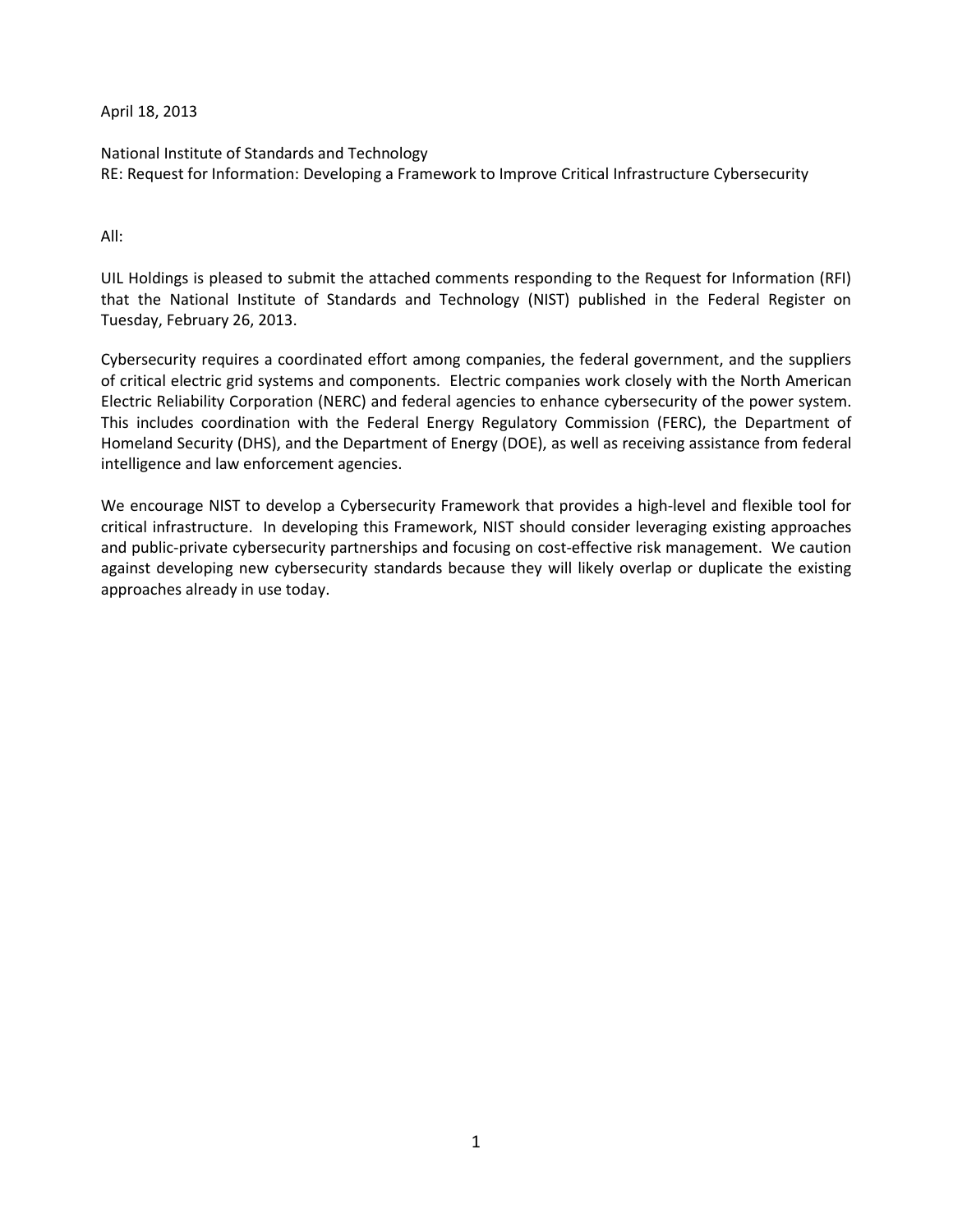#### **UIL's Responses to NIST RFI Questions**

#### **I Current Risk Management Practices**

## **1. What do organizations see as the greatest challenges in improving cybersecurity practices across critical infrastructure?**

Our greatest challenge is obtaining timely, actionable and currently unavailable cyber threat information. Since the cybersecurity threat environment is constantly changing, the ongoing dissemination of vulnerability and threat information and analysis is needed to inform protective actions. The federal government has considerable knowledge of these cyber threats while electric companies understand the operations of power systems. We need better mechanisms for the government and industry to provide for ongoing consultation, cooperation and the sharing of information with each other to alert companies to potential threats and provide guidance on mitigation of these threats. Such information is important to improving our risk assessment process since it will enable us to focus resources on likely risks.

Expansion of the Enhanced Cybersecurity Services program to the electricity and Gas sub-sectors is one mechanism with the potential to improve information sharing between the federal government and the electricity and gas sub-sectors. Therefore, we welcome speedy implementation of Section 4 of the Executive Order that directs the government to increase the volume, timeliness and quality of cyber threat information shared with the private sector.

Supply chain security is also a challenge. The software and hardware components that make up the information and control systems used by industrial control systems are manufactured by a very large number of different vendors, who often are either owned or operated internationally. New vendors and service providers, who may be less familiar with the security requirements and operating environments specific to utilities, are also becoming a part of the sector's supply chain. This complex and dynamic supply chain introduces the risk that flaws or malware can be inserted accidently or intentionally into control system components in a variety of ways.

Individual companies do not have the resources to assess the supply chain integrity of every component – from millions of lines of software code to thousands of hardware components. However, companies are working with each other, the Federal government, and vendors to reduce the supply chain risk through a number of security efforts including: adoption of secure coding practices, application and component testing, improved procurement language, use of supplier monitoring tools and best practices, and analysis of software and hardware.

### **2. What do organizations see as the greatest challenges in developing a cross-sector standardsbased Framework for critical information?**

One of the key lessons we have learned as we have worked to advance our own readiness is that while standards encourage good business practices and enforce a baseline level of security, standards alone are not sufficient to address cyber threats. Standards take a long time to develop and can provide a road map for our adversaries to evade security controls. It is extremely important to avoid conflicting or unnecessary standards that divert attention from the need for flexibility and creativity in the security context. The establishment of new, or worse, duplicative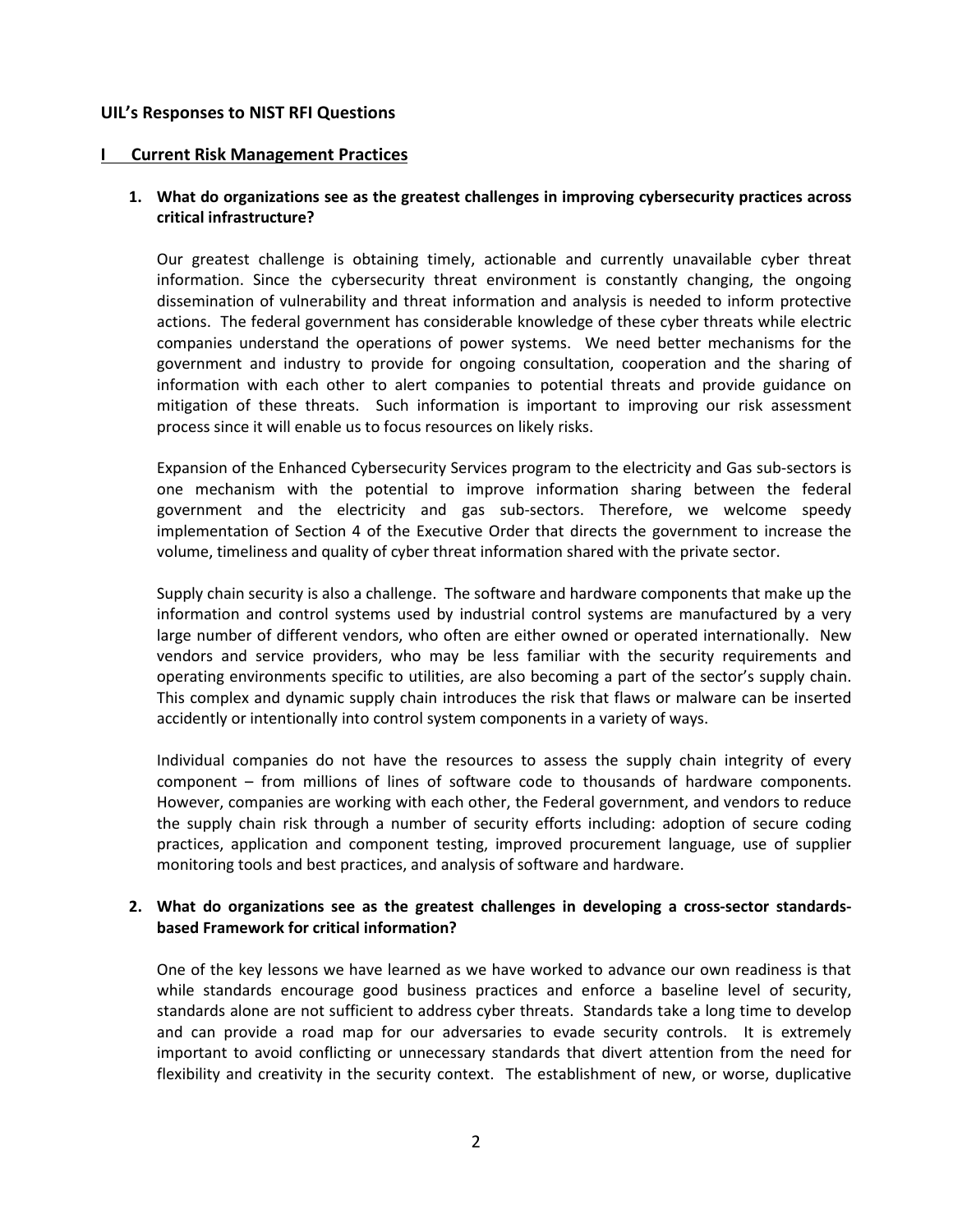standards (even if voluntary) will unnecessarily divert resources and seriously hinder our ability to respond quickly and with agility to real-time cyber threats.

Given this, we believe strongly that the Framework must focus on communications, and existing guidelines and best practices rather than develop or refine detailed standards. The Framework must be flexible, risk-centric, goals-based and process-oriented and avoid an overly prescriptive approach.

# **3. Describe your organization's policies and procedures governing risk generally and cybersecurity risk specifically. How does senior management communicate and oversee these policies and procedures?**

UIL has a comprehensive set of policy and procedures that govern our control systems. All policies are approved and signed off by the executive sponsor of our program. The Cybersecurity program at UIL has support from the CEO level and on down through the organization.

#### **4. Where do organizations locate their cybersecurity risk management program/office?**

Within the Information Technology Department

#### **5. How do organizations define and assess risk generally and cybersecurity risk specifically?**

Cybersecurity risk is handled by the manager of cybersecurity. The manager has the support and ability to escalate risk up through the organization and if necessary right up to the CEO.

### **6. To what extent is cybersecurity risk incorporated into organizations' overarching enterprise risks management?**

Cybersecurity is a consideration in all of our organizations decisions.

# **7. What standards, guidelines, best practices, and tools are organizations using to understand, measure, and manage risk at the management, operational, and technical levels?**

In addition to the NERC UIL uses:

- *Electricity Subsector Cybersecurity Risk Management Process* a cybersecurity risk management guideline developed by DOE, NIST, NERC, and industry subject matter experts;
- NIST SP 800-30, *Guide for Conducting Risk Assessments*;
- NIST 800-37, *Guide for Applying the Risk Management Framework to Federal Information Systems: A Security Life Cycle Approach*; and
- NIST SP 800-39, *Managing Information Security Risk: Organization, Mission, and Information System View*.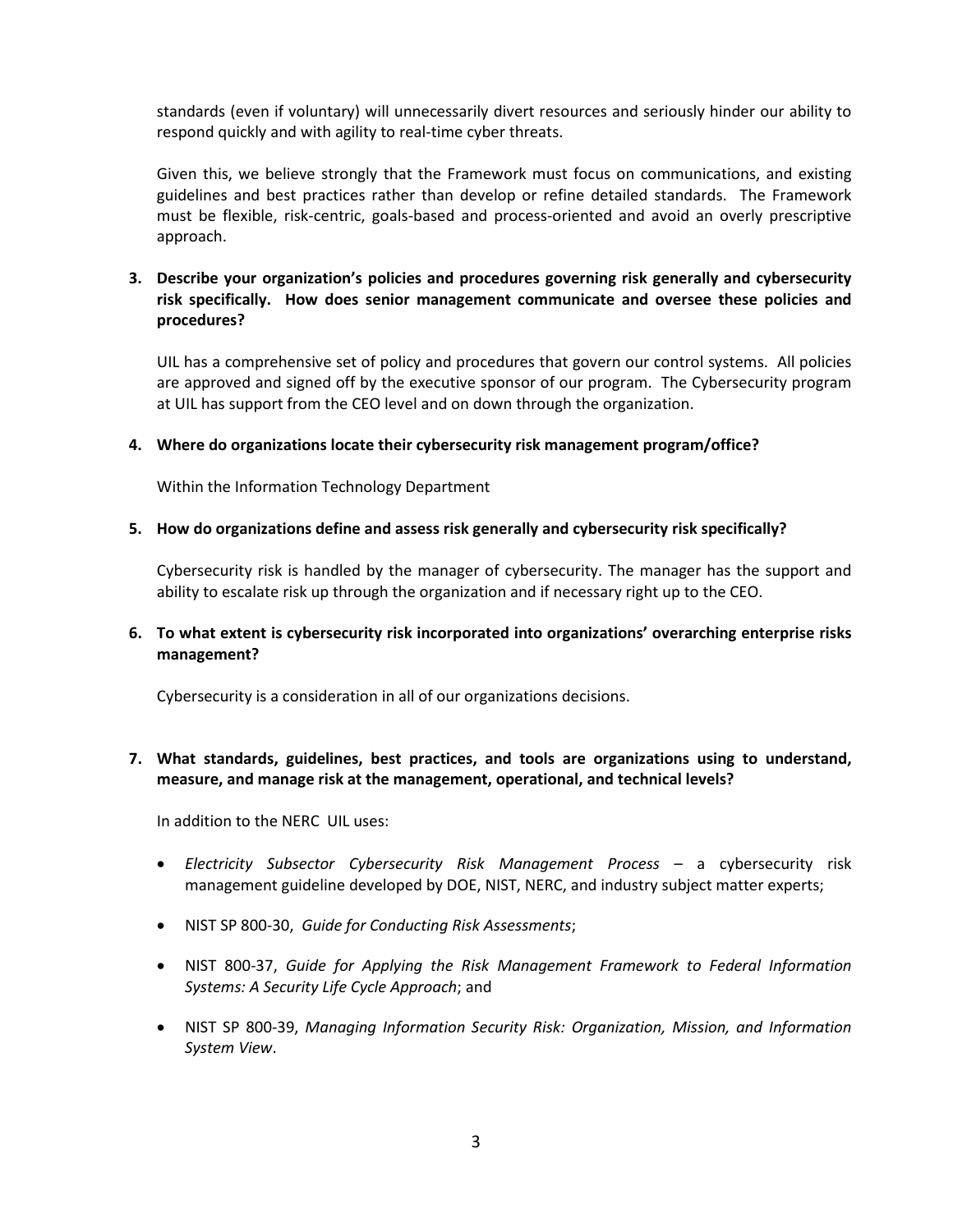We also benefit from the senior-level NIAC engagement discussed earlier and a host of other information-sharing venues. These include the DHS National Cybersecurity and Communications Integration Center (NCCIC) and the NERC Electricity Sector Information Sharing and Analysis Center (ES ISAC), both of which inform the industry on recommended preventative actions.

### **8. What are the current regulatory and regulatory reporting requirements in the United States (e.g. local, state, national, and other) for organizations relating to cybersecurity?**

FERC, NERC, NPCC, DOE

### **9. If your organization is required to report to more than one regulatory body, what information does your organization report and what has been your organization's reporting experience?**

The electricity sub-sector is subject to mandatory NERC Critical Infrastructure Protection (CIP) and NRC cybersecurity requirements. Section 215 of the Federal Power Act and FERC gave NERC authority to develop enforceable cybersecurity standards. The NERC CIP-002 through CIP-009 standards were approved by FERC in 2008, making them mandatory for owners and operators of the bulk power system. Since 2008, the standards have been updated as the threat landscape continues to evolve. The NERC CIP standards are tailored to electricity sub-sector cyber risks and focus on protecting Critical Cyber Assets through a number of security practices that support the reliability of the bulk power system. Version 3 is currently used by the electricity sub-sector. Version 4 will replace version 3 on April 1, 2014 and Version 5 was filed with FERC on February 1, 2013.

In the electricity sub-sector, NERC requires the reporting of reliability disturbances to its Regional Reliability Organization and NERC (Standard EOP-004-1); cyber events to the ES-ISAC (Standard CIP 008-3); and sabotage events to "appropriate systems, governmental agencies, and regulatory bodies" (Standard CIP 001-2). The sector also has reporting requirements to DOE through Form OE-417. Cyber events that interrupt electric system operation must be reported to DOE within an hour of the incident (Emergency Alert). Cyber events that could impact the adequacy or reliability of the electric power system must be reported to DOE within 6 hours of the incident (Normal Alert). DOE reporting is also required within 6 hours if more than 50,000 customers lose electric service for an hour or more and when fuel supply emergencies could impact electric power system adequacy or reliability. Cyber events are also reported to state law enforcement and the FBI for investigation.

With respect to the ES-ISAC, NERC utilizes an alert system that helps inform electric utilities' response to cyber threats and vulnerabilities. The ES-ISAC developed the following three levels of Alerts to formally notify the industry regarding security issues:

- Level 1 Industry Advisory These are purely informational and intended to alert registered entities to issues or potential problems.
- Level 2 Recommendation to Industry Recommends specific action by registered entities. Recipients are required to respond as defined in the Alert.
- Level 3 Essential Action Identifies actions deemed to be "essential" to bulk power system reliability. Like recommendations, essential actions require recipients to respond as defined in the Alert.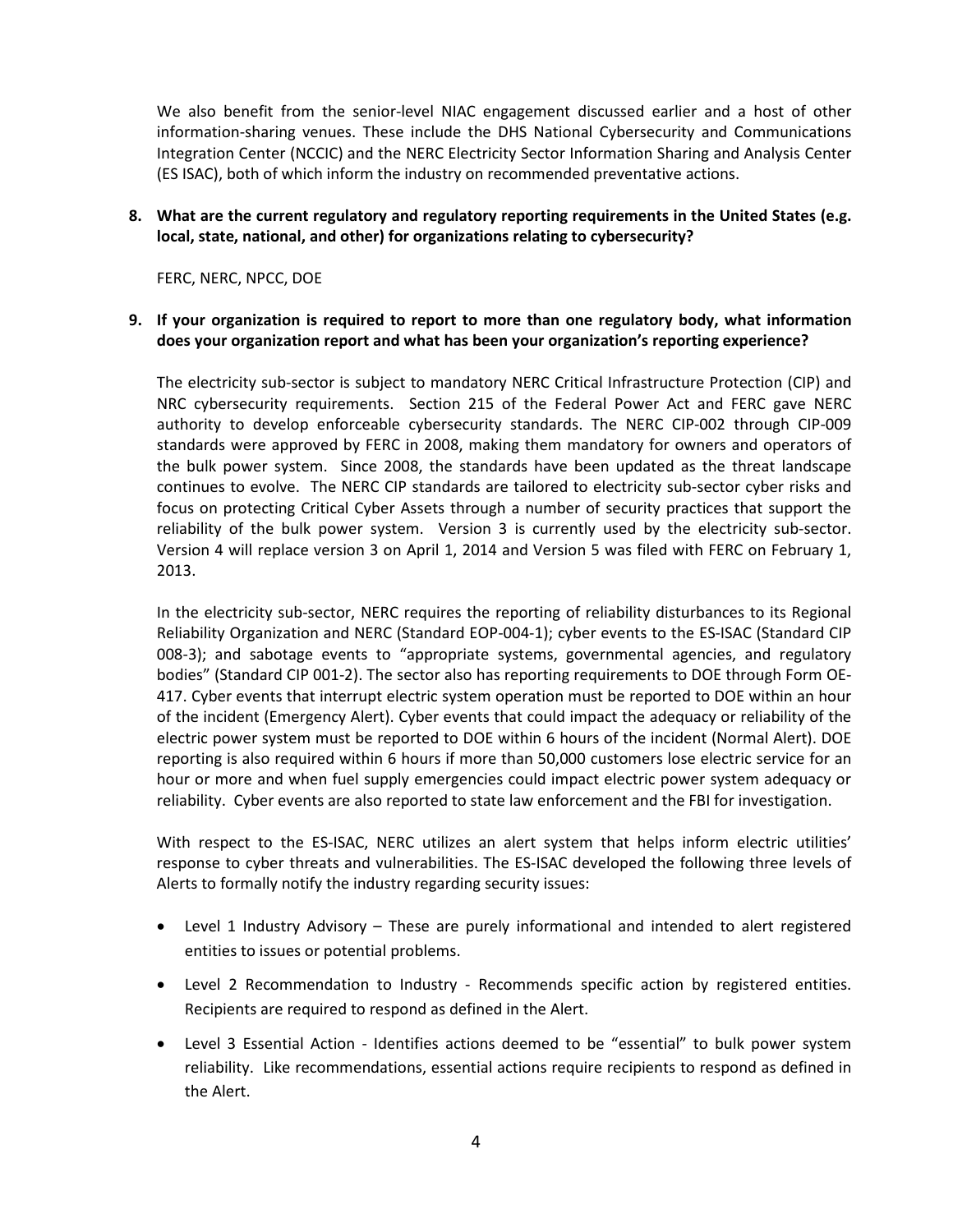Our industry seeks to have an even better situational awareness of cyber events affecting the government and other sectors of the economy to the extent that these can affect the electricity sub-sector as well. Our industry strongly supports the Executive Order as it seeks to address this need.

# **10. What organizational critical assets are interdependent upon other critical physical and information infrastructures, including telecommunications, energy, financial services, water, and transportation sectors?**

On our electric side, our primary communications are owned. On the gas side, we are completely dependent on the Telecommunication carriers.

#### **11. What performance goals do organizations adopt to ensure their ability to provide essential services while managing cybersecurity risk?**

In our experience every organization operates somewhat differently, but we believe these operational differences are not particularly critical variables in and of themselves. The important thing is that protecting the nation's critical infrastructure is the industry's top priority and assuring cybersecurity and resilience is part of achieving that priority.

UIL has engaged in multiple discussions of cyber issues and met with various governmental agencies to discuss cyber issues.

# **12. What role(s) do or should national/international standards and organizations that develop national/international standards play in critical infrastructure cybersecurity conformity assessment?**

The NERC CIP standards and processes apply to the interconnected grid in both Canada and Mexico and are thus international in nature

#### **II Use of Frameworks, Standards, Guidelines, and Best Practices**

**1. What additional approaches already exist?**

NERC/CIP, DOE, TSA, NIST, SANS, DHS

**2. Which of these approaches apply across all sectors?** 

NIST, SANS, DHS

#### **3. Which organizations use these approaches?**

A number of approaches to cybersecurity already exist for the electricity sub-sector, including mandatory and voluntary standards, frameworks, guidelines and best practices, many of which are discussed below. While standards may have a role in encouraging a baseline level of security and good business practices, standards alone are not sufficient because the cybersecurity environment is constantly changing and evolves rapidly. UIL strongly believes that the NIST Framework should be a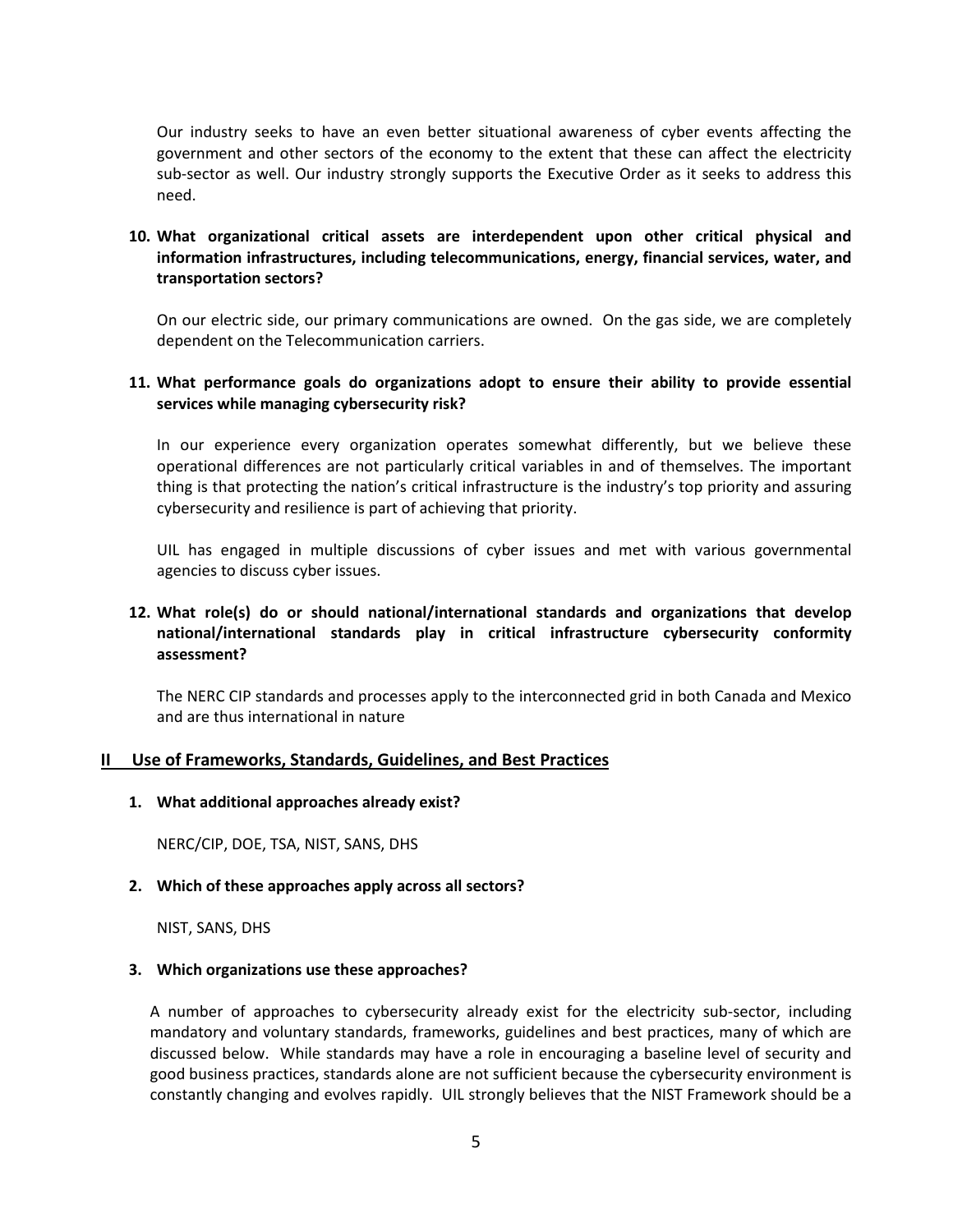high-level and flexible tool, leverage existing approaches and public-private cybersecurity partnerships and focus on cost-effective risk management. The Framework development process should not try to develop new cybersecurity standards because new standards will likely overlap and duplicate the existing approaches already in use by the electricity and other sectors.

#### **4. What, if any, are the limitations of using such approaches?**

There is a comprehensive array of security frameworks and guidance in place that is able to be leveraged across both our industries. There are few limitations found in them**.** 

### **5. What, if any, modifications could make these approaches more useful?**

N/A

#### **6. How do these approaches take into account sector-specific needs?**

Papers published from the TSA and DHS do address sector specific needs.

## **7. When using an existing framework, should there be a related sector-specific standards development process or voluntary program?**

The nature of a framework should be voluntary. The company should be able to manage and mitigate risk as appropriate for their individual situation.

# **8. What can the role of sector-specific agencies and related sector coordinating councils be in developing and promoting the use of these approaches?**

We are already heavily regulated and controlled by NERC/CIP

#### **9. What other outreach efforts would be helpful?**

We have used both the DHS and ES-ISAC outreach programs. They have been informative and unbiased in helping us make good compliance and security decisions.

#### Public-Private Coordination Is Required

Protecting the grid from cyber attacks requires a coordinated effort among electric companies, the federal government, other critical infrastructure sectors the electricity sub-sector depends upon and the suppliers of critical electric grid systems and components. To complement its cybersecurity efforts and to address rapidly changing intelligence on evolving threats, the industry embraces a cooperative relationship with federal authorities to protect against situations that threaten national security or public welfare, and to prioritize the assets which need enhanced security**.** A wellpracticed, public-private partnership utilizes all stakeholders' expertise, including the government's ability to provide clear direction and assess threats, while owners and operators of the critical infrastructure develop mitigation strategies that will avoid significant adverse consequences to utility operations or assets.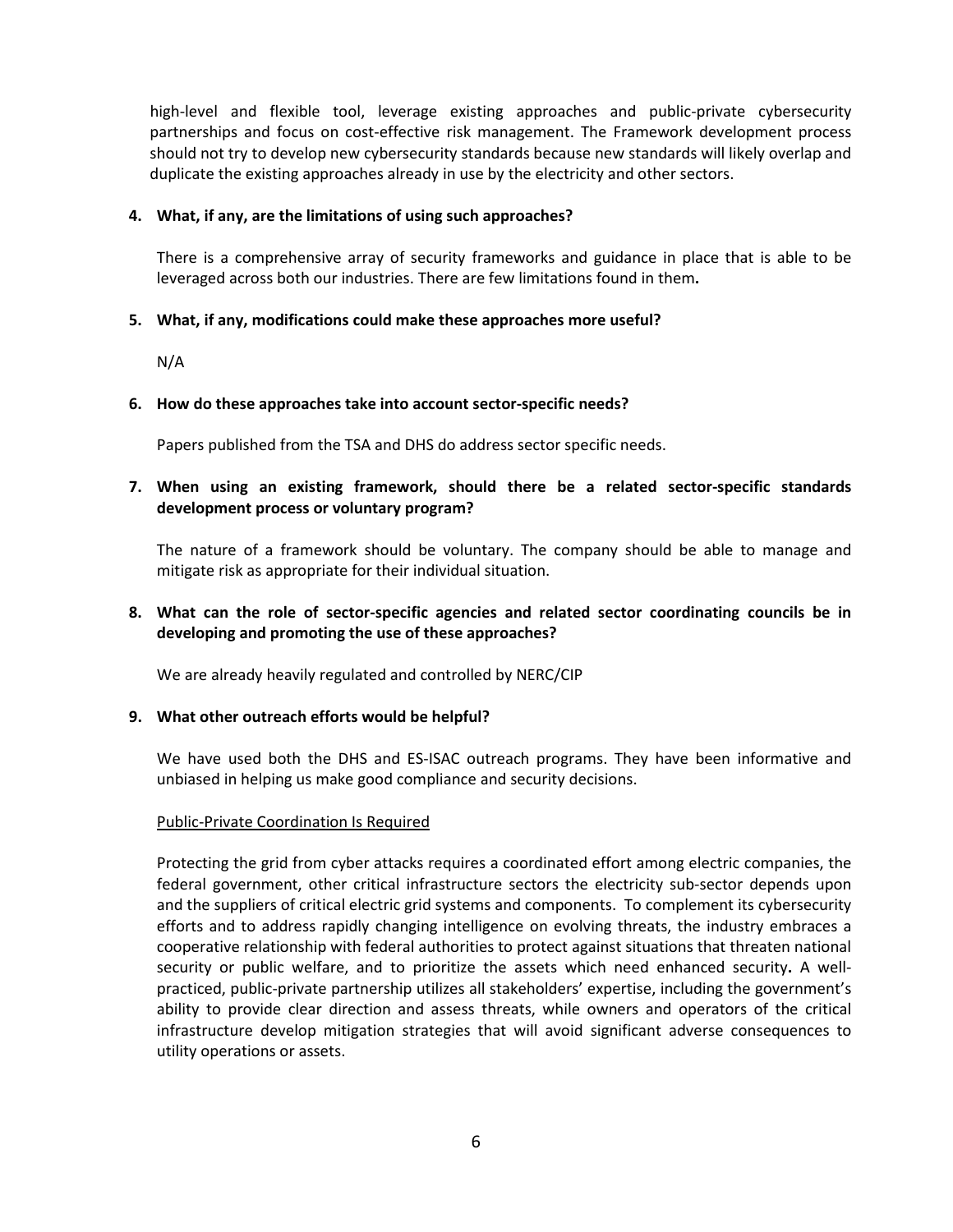The NIST Framework should leverage existing public-private partnerships. DHS and sector-specific agencies have worked with the electricity sub-sector during the past decade to improve information sharing, operational resiliency, and emergency response capabilities of critical infrastructure. For example, in 2009, DHS developed the Private Sector Preparedness program (PS-Prep), a voluntary certification program for emergency preparedness.

# **III Specific Industry Practices**

**The RFI sought information regarding adoption of the following nine practices:** 

- **Separation of business from operational systems**
- **Use of encryption and key management**
- **Identification and authorization of users accessing systems**
- **Asset identification and management**
- **Monitoring and incident detection tools and capabilities**
- **Incident handling policies and procedures**
- **Mission/system resiliency practices**
- **Security engineering practices**
- **Privacy and civil liberties protection**

### **1. General Comments to Answer the Questions about these Practices.**

The nine practices listed in the RFI are widely used and are addressed by the NERC CIP standards and the other cybersecurity guidance listed above. The criticality and application of the practice may vary by entity, depending on the operation and information technologies used by an organization's systems and the implementation of these systems. Each poses a unique set of challenges, including implementation, administrative, operational, complexity, and cost. Therefore, a risk management process and a comprehensive strategy incorporating these and other practices for a defense-in-depth approach are needed to address these challenges.

Other practices used by industry include:

- Integration of physical security practices, enterprise IT, and energy control systems
- Robust personnel screening, training and awareness programs
- Threat intelligence and monitoring practices, including information sharing
- Configuration and vulnerability management practices
- Separation of control systems from Internet facing systems
- Removable media control and sanitization
- Change control processes to ensure changes to the IT infrastructure are performed in a controlled and coordinated manner and do not negatively impact cybersecurity
- Procurement protections to ensure products or services of prospective vendors are vetted prior to being approved for use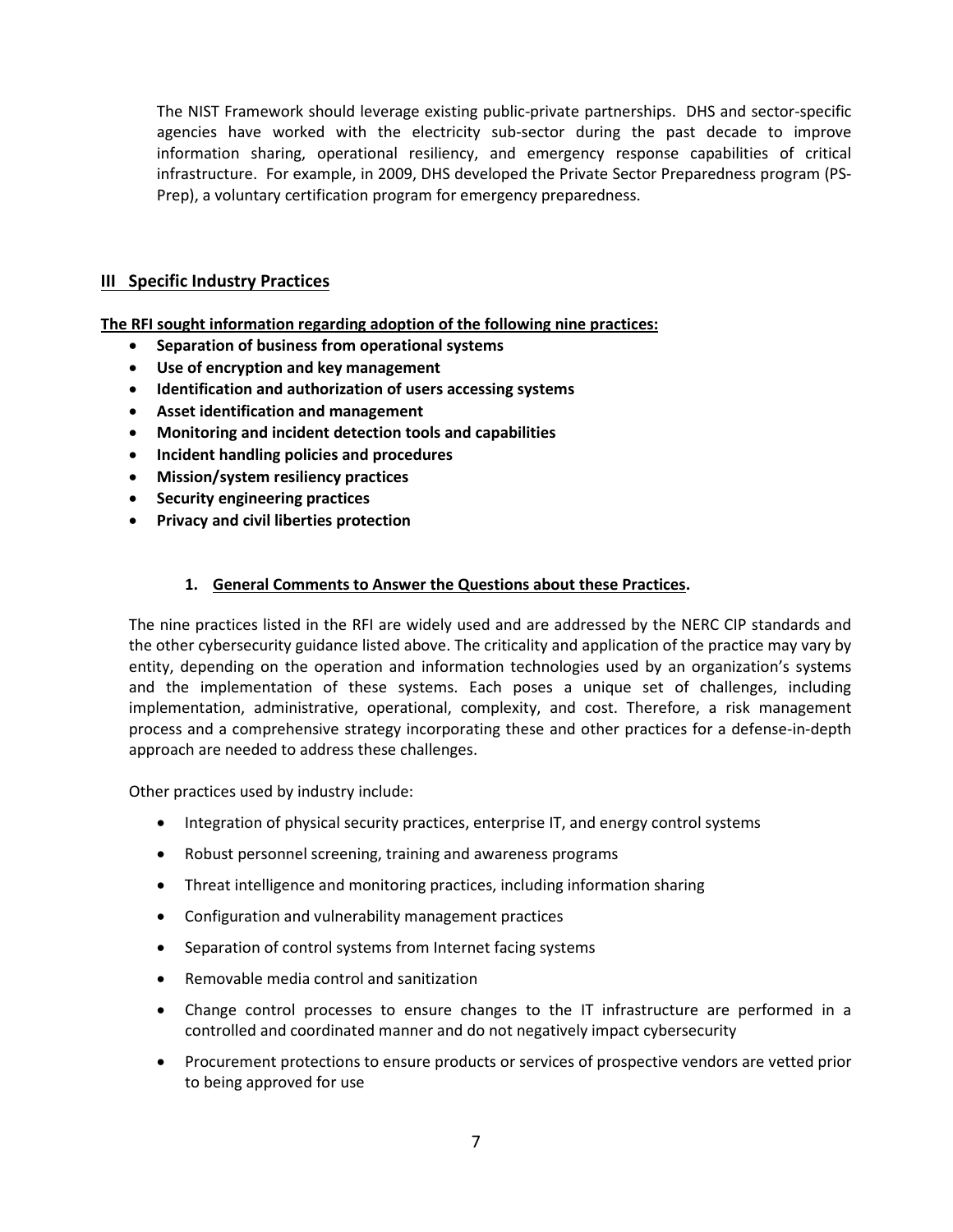- Decommissioning practices such as wiping devices/media
- Forensics analysis

Cybersecurity guidance focused on these practices and guided by an organization's risk management process are used for the development of internal cybersecurity policies, standards, and procedures for the protection of IT information and control system assets. During system design, the guidance is used for risk assessment, security by design, and procurement processes. During system operation, the guidance is used for ongoing security efforts, including monitoring, response, and system/asset/user management. As indicated previously, the ES-ISAC provides a three-tiered alert system to the electricity sub-sector that reflects the severity of cyber threats. However, more timely sharing of threat information by the federal government is critical to improve our efforts to identify risks for risk assessment and resource allocation purposes.

# **2. Privacy**

UIL has a long history of protecting the privacy of customer data and respecting the civil liberties of their customers. In view of the development of Smart Grid technologies, the electric industry has had to revisit industry privacy practices and as a result, even stronger privacy standards and practices have been developed, as described below. The electric industry continues to work with federal and state officials (including NIST), as well as other stakeholders to refine and improve its privacy standards and practices.

# **Answers to Questions regarding Privacy**

## **1. Are these practices widely used throughout critical infrastructure and industry?**

Protecting customer privacy is an important and well-established priority, virtually all of whom have policies in place to protect access to customer data**.** Traditionally, privacy regulation of customer data has been the responsibility of the states, and virtually all of the states have developed various data privacy, access and disclosure laws governing utility customers. States and the federal government also have consumer protection laws safeguarding the interests of energy consumers.

The deployment of Smart Grid technology has introduced new data collection and information sharing abilities related to customer data, and in recognition of the privacy and data access issues which have been raised, electric utilities have acted in coordination with state and federal officials (including NIST), stakeholders and privacy experts to update their policies and procedures. Generally, these updated standards and practices are based on Fair Information Practice Principles ("FIPPs"), such as those outlined in the White House Report entitled "Consumer Data Privacy in a Networked World" and the Federal Trade Commission ("FTC") report entitled "Protecting Consumer Privacy in an Era of Rapid Change." Another example of a recent industry standard is NAESB REQ.22, which establishes voluntary Model Business Practices for Third Party access to Smart Meter-based information. Similarly, Volume 3 ("Privacy and the Smart Grid") of NISTIR 7628 provides another example of updated industry guidelines/recommendations based on FIPPs principles. The NIST Cybersecurity Working Group ("NIST/CSWG") continues its work in this area through its Privacy Subgroup. More recently, the industry has been working with the Department of Energy ("DOE") to develop a voluntary code of conduct ("VCC") consisting of the following elements: